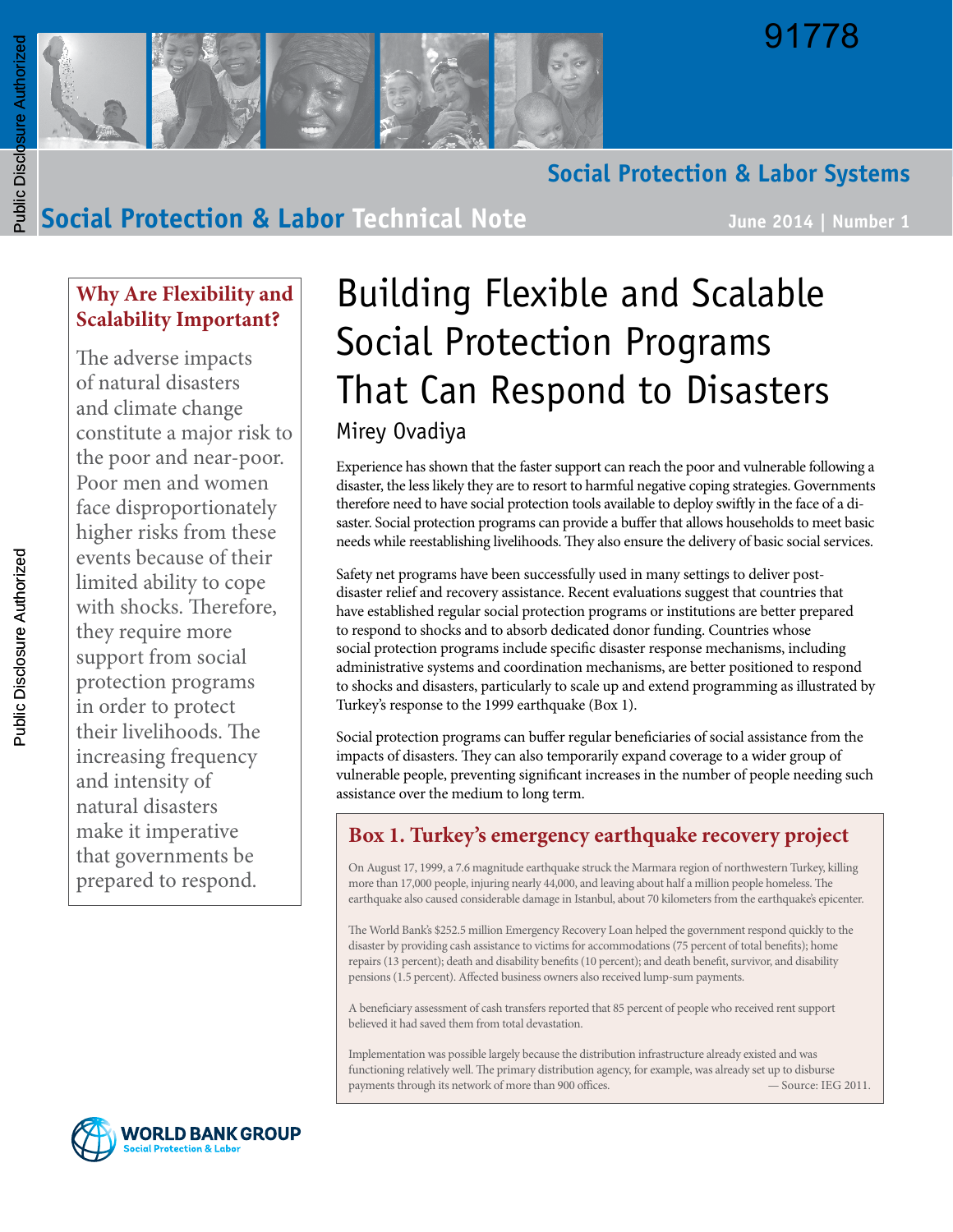In several successful social safety net programs, a national warning system triggers built-in disaster response mechanisms. A key feature of most of these mechanisms is the ability to scale up assistance beyond the core target group, usually the chronically poor, to include people who are impoverished transitionally. The cost of identifying additional beneficiaries and expanding coverage of a social protection program can be minimal.

### **Key Considerations for Creating a Scalable and Flexible Social Protection Program**

Scaling up is critical following a disaster. To avoid problems associated with outreach and communication, coverage, and quality controls, practitioners needs to take the following steps:

- Create an enabling environment that facilitates institutional coordination between actors as well as partnerships between the public and private sectors.
- Manage and allocate resources so that they can be rapidly and effectively deployed. Identify and reach out to target groups using existing data sources, periodic reassessments, and mobile facilities.

#### *Facilitating Institutional Coordination*

Institutional capacity determines the speed, effectiveness, and efficiency with which social protections operate following a disaster. Response mechanisms can be centralized or decentralized, depending on the relative strength of public, private, and civil society organizations. The key is to have the groundwork laid so that existing institutional capacity can be fully exploited.

Case studies of Mexico's Program de Empleo Temporal (PET) and Ethiopia's Productive Safety Net Program (PSNP) suggest that coordinating safety net support through a single central agency, which works closely with other national agencies and subnational authorities, is more effective than putting multiple agencies in charge. Ensuring adequate numbers of trained staff at each level to implement scaled up is also critical, as is an ongoing program of capacity development, including training and refurbishment of equipment and materials.

Successful scale up also involves partnerships and coordination among private/public service providers, agencies, ministries and development partners. Partnership agreements must be in place between agencies/actors and the service providers best positioned to perform outreach and deliver benefits and services. Governments that have partnered innovatively with banks, cell phone companies, and other members of the private sector have had much success in responding to disasters.

Scaled-up programs should be able to use a combination of methods of delivery and outreach, relying on community structures and mobile program offices to adjust to the specific characteristics, locations, and needs of the population (Box 4). In Mexico, the PET program uses public, private, and community-

### **Box 2.**

**Figure 1. One-Stop Shop Registration and Payment Process in Pakistan's Citizen Damage Compensation Programme**



based modalities to make payments to beneficiaries depending on the volume of transactions and the connectivity of the locality to intermediary institutions. In some rural and isolated localities, payments are made through community committees, which receive the case from the central agency. In other places, cash is disbursed through post offices or local bank branches.

Three tasks are critical to establishing an institutional coordination mechanism:

- creating formal communication channels and linkages among social protection, disaster management and other sectoral ministries/agencies, including those responsible for early warning systems
- defining the roles and responsibilities of different ministries/agencies and other implementing partners
- establishing linkages or information-sharing arrangements with the broader humanitarian response system.

Mexico's PET uses an institutional coordination model that is grounded in a clear legal framework (Box 2 and Figure 1). Legislation spells out the responsibilities of each party and even names coordination mechanisms. Data from the early warning system data are disseminated among the implementing ministries, allowing them to prepare their response, scale up PET, or use other channels to meet the social protection needs of affected localities. Every ministry collaborating under the PET must fund and implement its individual portion of the program.

#### *Mobilizing Financial and Human Resources*

Disaster-prone countries that have developed disaster response mechanisms linked to social protection systems in advance have been largely successful in mounting large, effective, coordinated,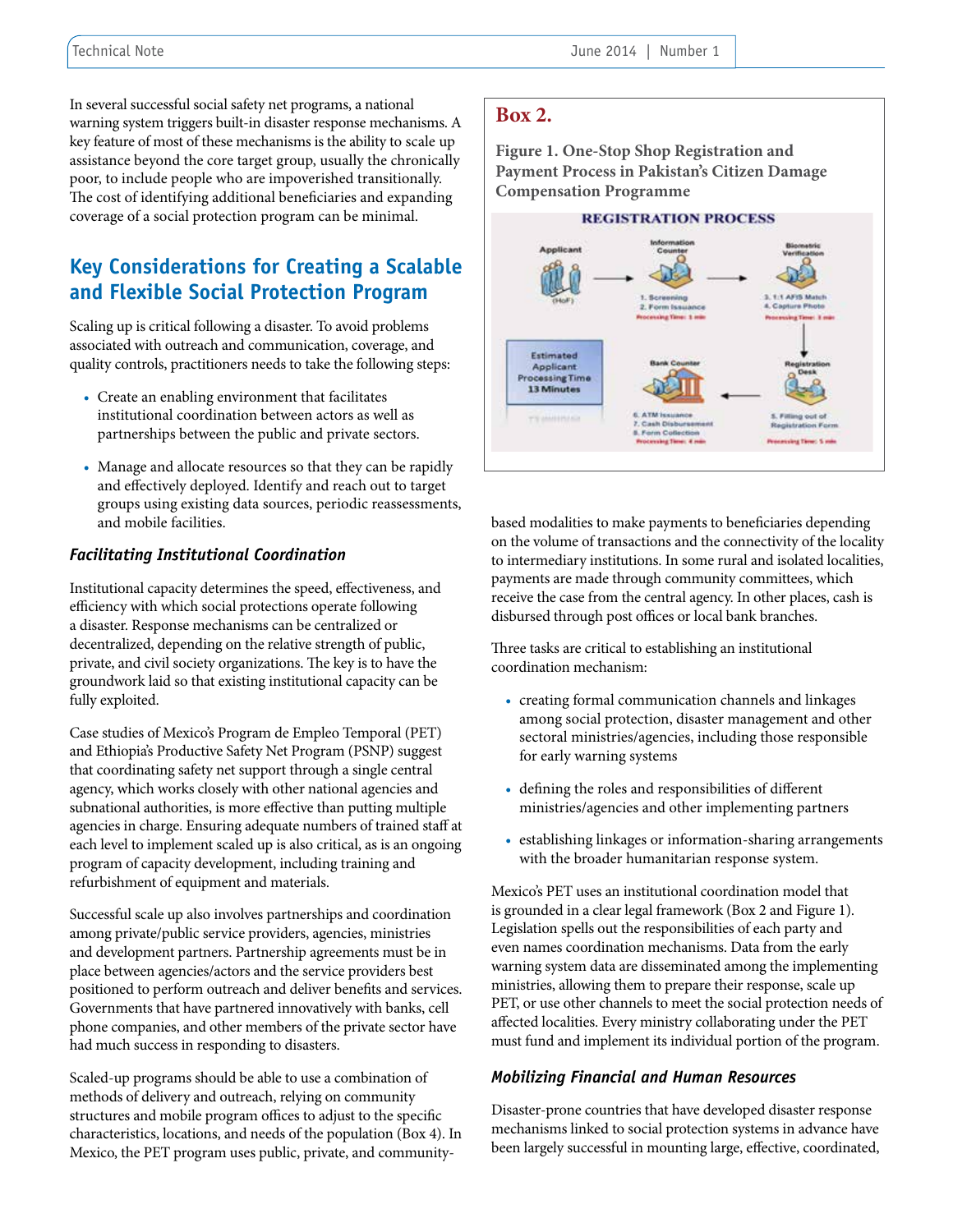### **Box 3. Institutional coordination in Mexico's Programa de Empleyo Temporal**

Mexico Programa de Empleyo Temporal (PET) is an interagency program overseen by the Ministry of Social Welfare (SEDESOL) and implemented by several sector ministries and agencies. The Ministry of the Interior (SEGOB) oversees the coordinated institutional response to natural disasters and manages the Natural Disasters Fund (FONDEN). The General Directorate for Attention to Priority Groups (DGAGP) of SEDESOL is a cosignatory to a parliamentary act with SEGOB's General Directory for Civil Protection, the department in charge of the national government's emergency and recovery response to natural disasters. A PET technical commission is tasked with strengthening institutional coordination in the planning, implementation, monitoring, and evaluation of the program, as well as coordinating resources to maximize socioeconomic impact. The commission comprises the heads of the following undersecretariats: Human and Social Development; SEDESOL; Environmental Policy and Planning; Environment and Natural Resources; Infrastructure, Communications and Transport; Employment and Labor Productivity; and Labor and Social Security. A PET Permanent Working Group conducts research activities in support of the commission.



and rapid responses. Experience from various countries suggests that establishing early warning systems, contingency financing, contingency plans and institutional capacity ahead of the crisis can significantly compress the typical timeline for humanitarian response.

The following steps are needed to put such a mechanism in place:

- *• Establish contingency budgets.* The timeliness and effectiveness of a response depends on the availability of financing to scale up existing programs. A policy framework is needed that identifies the sources of financing and allocates financing to programs to be triggered under specific circumstances. Under such a mechanism, relevant institutions and implementing agencies get access to funding instantaneously when an emergency is declared.
- *• Provide guidelines on the administration of the contingency financing.* The national disaster preparedness plan must detail systems and procedures; assign roles and responsibilities to different agencies; allocate funding for post disaster activities; and rely on existing systems of targeting, delivery, and reporting (Pelham, Clay, and

Braunholz 2011). Such a plan also serves as a platform for collaboration between stakeholders.

*• Build response capacity and train personnel.* After a disaster, trained personnel should be rapidly deployed to assess damage, establish temporary registration/ information centers, enroll or certify beneficiaries for claims and benefits, make payments, and audit accounts. Mexico's PET and Pakistan's Citizen Damage Compensation Programme (CDCP) rely on mobile local information centers/desks to enroll beneficiaries, make payments, and accept grievance reports. In Mexico, once the early warning information on the probable impact of the disaster is made public, PET emergency response teams set up information/registration desks within each municipality to perform visual assessments and interview household heads. These teams are recruited and trained by the PET administration.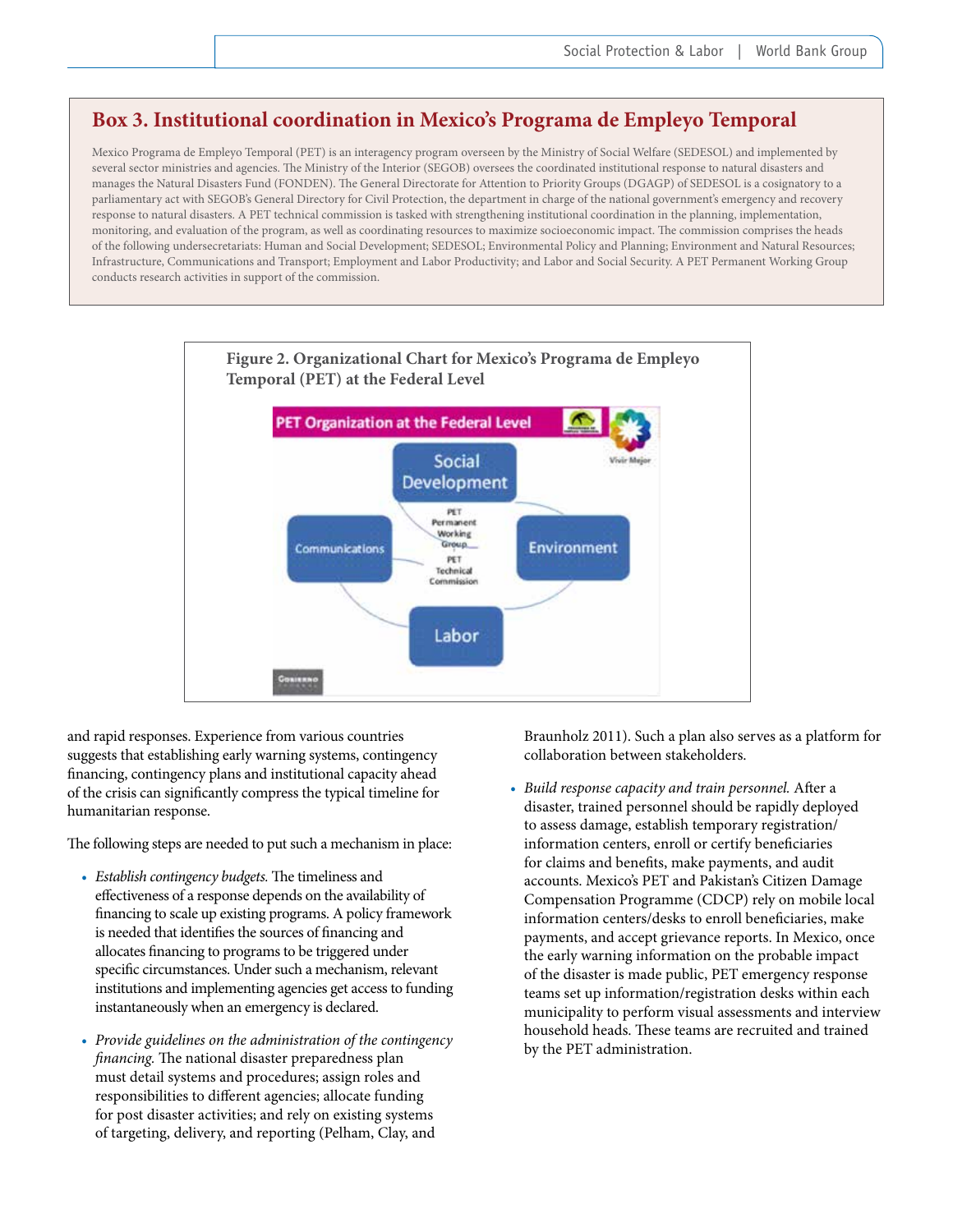### **Box 4. Making funds available immediately following crises**

Programs in Bangladesh, Ethiopia, Mexico, and Pakistan all have disaster contingency plans that quickly make resources available during emergencies.

#### **Bangladesh's National Disaster Management Strategy**

Despite weaknesses, the National Disaster Management Strategy in Bangladesh made it possible to respond to Cyclone Sidr in 2007 and evacuate and reaccommodate 4.5 million citizens within five days)

#### **Ethiopia's Productive Safety Net Programme**

The annual budget of Ethiopia's Productive Safety Net Programme (PSNP) includes a contingency budget equivalent to 20 percent of the base program cost and a risk financing facility designed to respond to transitory needs in chronically food-insecure districts (*woredas*) when larger shocks occur. Of the contingency budget, 15 percent is held at the regional level and 5 percent at the *woreda* (district) level. Both are used to address unexpected needs of chronically food-insecure households as well as transitory food insecurity among PSNP and non–PSNP households in PSNP–supported *woredas*. If these funds are not used during the fiscal year, they are rolled over.

If a shock is too large to be handled by the contingency fund, the Risk Financing Facility (RFF), established in 2009, responds. The RFF is based on four principles: contingent emergency grant financing from an external partner; the use of the government's early warning system, which triggers a response; contingency planning in *woredas*; and adequate institutional capacity at all levels.

In 2011, the PSNP extended the duration of its regular support for 6.5 million beneficiaries and provided an extra three months of assistance to an additional 3.1 million people living in PSNP areas. The process from triggering the RFF to payment of benefits took less than two months on average—a much faster response than the humanitarian assistance system, which took several months to assess the crisis, mobilize funding, and respond to needs.

#### **Mexico Programa de Empleyo Temporal (PET)**

The Programa de Empleyo Temporal (PET) is part of the Mexican government's annual budgeting and financing process. The "emergency" PET (PETi), an emergency response mechanism and contingency financing, was added as a subcomponent in 2003 to ensure timely and efficient response to shock-affected people. The mechanism operates inside the broader PET framework but has modified systems and procedures for a postdisaster context. These procedures were designed based on PET's experience of working with poor and marginalized people to protect and restore their assets. At least 20 percent of its program budget is reserved for responding to emergency situations. This figure is deemed sufficient to respond to higher-frequency events (such as hurricanes, flooding) of low to medium impact. If this funding is not adequate, Mexico's Fund for Natural Disasters (FONDEN) can provide supplementary resources.

#### **Pakistan's Citizen Damage Compensation Programme**

Based on its experience with the Citizen Damage Compensation Programme, in 2012 the government of Pakistan developed an Action Plan for Early Recovery in Future Disasters. The plan details the roles and responsibilities of several collaborating agencies during emergencies.

#### *Managing Fiduciary Risks*

One of the challenges of providing social protection after disasters is the need to balance a timely with response with ensuring accountability and avoiding waster. Disaster preparedness plans should include emergency guidelines that for existing financial management and procurement procedures and emphasize internal and external communication on program guidelines.

Three steps are particularly important in managing fiduciary risks:

- *• Establish transparent and standardized administrative processes Using a Management Information System to Identify, for selecting beneficiaries and disbursing benefits.* In disasterprone areas, advance planning on administrative processes for beneficiary selection and allocation of resources is key for ensuring transparent and sound business practices. Guidelines that articulate these processes should be made available to all implementing partners and beneficiaries using the communication methods most widely used and accessible to the affected population. These methods include operational manuals, posters, radio or TV announcements, and community assemblies in local languages.
- *• Establish community-based feedback mechanisms* that invite community members to report on program implementation and any fraud, corruption, or malpractice. Feedback can be collected through various means, such as telephone hotlines, SMSs, community focal points, and local program offices, as well as through standard monitoring and evaluation (M&E) tools, such as social audits and beneficiary assessments. Social protection

programs in Bangladesh, Ethiopia, Mexico, and Pakistan illustrate effective use of various feedback mechanisms including grievance systems.

*• Establish transparent audit and accountability mechanisms.*  Disaster preparedness guidelines should detail how each implementing agency should report its activities and expenditures to a coordination/administration unit. Independent auditors and spot checks should be used. Roving teams should verify accounts and facilitate disbursements.

## *Register, and Track Beneficiaries*

A management information system that is accessible to several agencies and contains basic poverty and geographic location data on social protection program beneficiaries is an essential asset for ensuring a rapid response. It should allow implementers to identify poor and vulnerable populations at greatest risk from a slow-onset event, giving responders a head-start in implementing the program.

A beneficiary database also provides a baseline for the target population and serves as a platform for periodic retargeting to correct inclusion and exclusion errors and respond to changes in the relative welfare of the households. The administrator of the database needs access to resources to field follow-up assessments in affected areas, to ensure that potential beneficiaries are not missed and that undeserving individuals/households do not continue to receive benefits.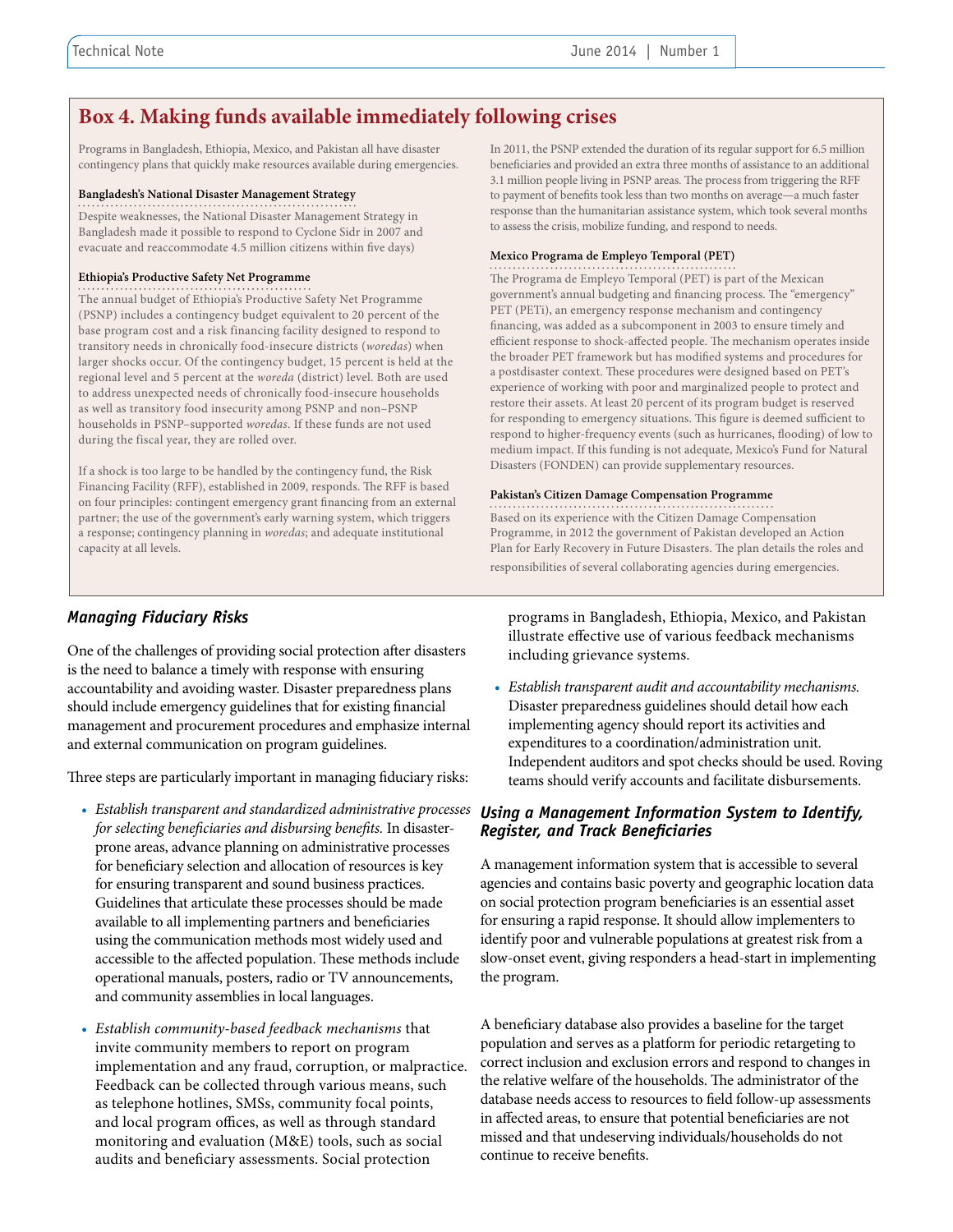### **Tips for Practitioners: Principles and Good Practice to Follow to Scale up Social Protection Programs to Respond to Disasters**

The following tips can help practitioners scale up social protection programs' efforts to respond to disaster and climate risks:

- 1. Put in place contingency funds, disaster preparedness plans, and disaster response mechanisms to protect the assets of existing beneficiaries and expand coverage to other vulnerable people affected by the event.
- 2. In countries at higher risk of disaster impacts, create disaster response structures and procedures within social protection programs.
- 3. Have in place a legislative and/or policy framework that identifies the key institutional actors in disaster response and assigns roles, responsibilities, and financing.
- 4. Build physical, technical, and surge capacity for disaster response in countries at risk.
- 5. Be able to conduct needs assessments and reassessments of affected populations, by establishing partnership agreements with service providers that can be modified according to needs in the aftermath of a disaster.
- 6. Establish a beneficiary outreach mechanism that ensures that populations in isolated locations and socially marginalized groups have information and access to postdisaster program benefits.
- 7. Set up user-friendly registration systems. Forms and information should be clear, simple, and easy to use; they should be provided in multiple languages if necessary and possible. Post-disaster registration centers should be established as close to the disaster sites as possible. Mobile registration and community facilitation teams should also ensure outreach to people who cannot come to registration centers, in order to identify households that may have been missed.

### **Box 5. Pakistan's National Database Registration Authority (NADRA)**

Pakistan's Citizen Damage Compensation Programme (CDCP) benefitted greatly from the National Database Registration Authority (NADRA). It maintains civil registration data on more than 96 million citizens in Pakistan and abroad, as well as a database of the beneficiaries of an ongoing national social safety net program.

The CDCP made use of both databases to identify its beneficiary pool. NADRA also helped CDCP refine its eligibility criteria by triangulating household data with other disaster specific eligibility criteria to verify beneficiary eligibility. Over the two phases of the CDCP, NADRA helped identify, verify, and register more than 2 million beneficiary households, issuing ID cards or automatic payment cards (Watan cards).

NADRA was established in 2000, with a mandate to develop a system for reregistering 150 million citizens. It started the task in March 2000, quickly establishing all essential support systems to more than 96 million citizens in Pakistan and abroad. It also issued secure computerized national identity cards. NADRA also provides data management services to other government departments. It works with the Benazir Income Support Program, for example, to develop and populate the database for the nationwide household poverty survey.

- 8. Take into consideration cultural sensitivities, mobility constraints, and related issues in registering beneficiaries, in order to avoid perpetuating the discriminatory or exclusive practices of existing programs. Establish a database for identifying and tracking beneficiaries that can be used by agencies at all levels. A central agency should be charged with administering and updating a program beneficiary database. Ideally, this database should have links to other safety net program databases and a larger population database, such as a civil registry.
- 9. Maintain financial control, through audit and accountability mechanisms that reduce the fiduciary risks associated with scaling up. Rely on flexible mechanisms, such as mobile teams, spot audits, and community structures that can be mobilized rapidly. Feed data to program administrators to adjust program implementation.